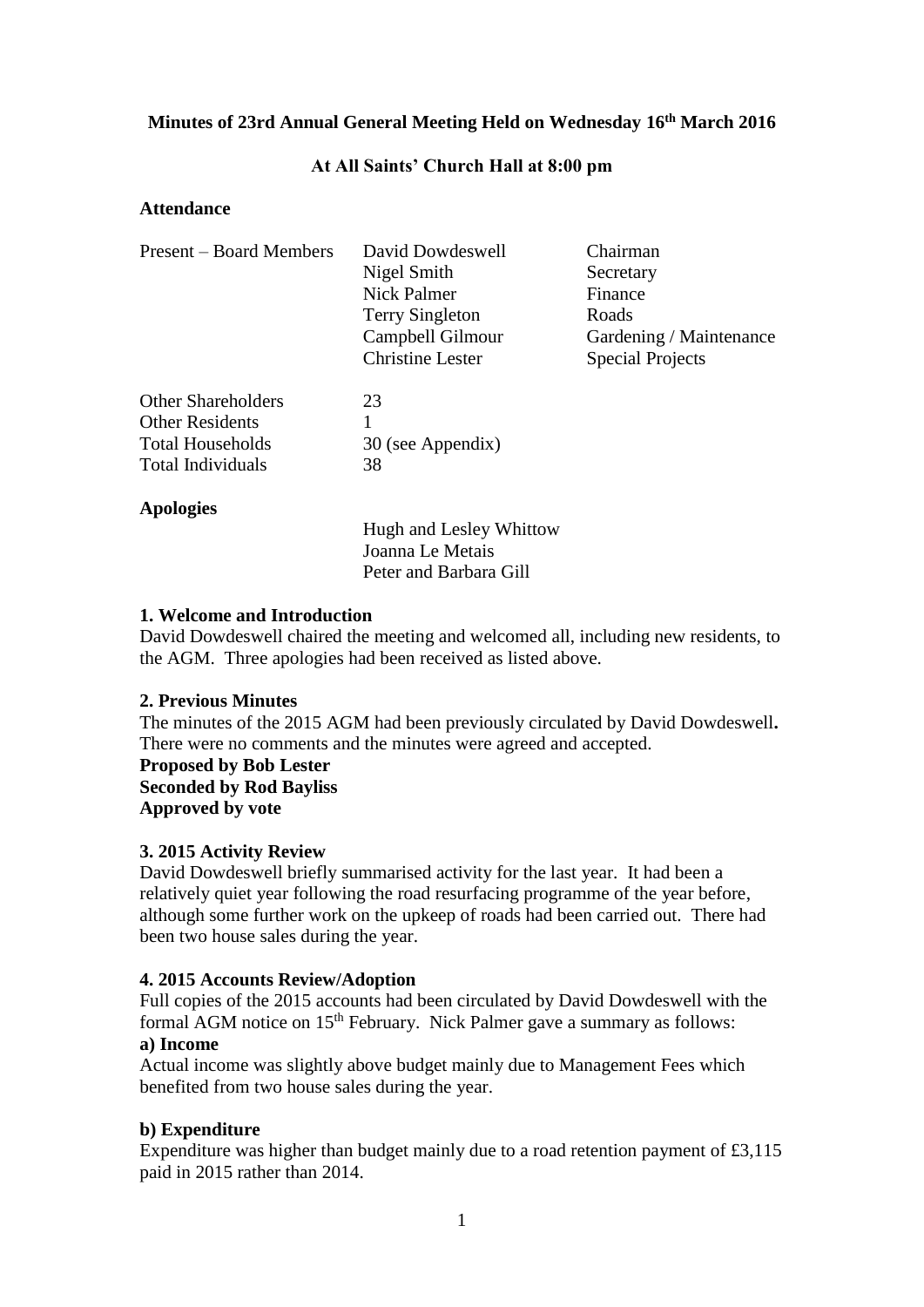Terry Singleton explained that the cost of £5,184 for Road Repairs/Consultancy was for the retention payment plus consultancy fees for the additional work to road 5. Total expenditure for the road resurfacing project came in below budget including this figure.

Marianne Coombes asked whether BWMC intended to continue using Green Thumb for the treatment of the common areas on the estate. Campbell Gilmour confirmed that Green Thumb's performance had not been up to the standard required and that Lawn Master had recently been contracted to carry out future work.

Des Sopp asked how much the Cottage had paid toward the cost of last year's road resurfacing in Burley Bushes. Nick Palmer confirmed that £200 had been received so far as the first part of a £1,000 payment spread over 5 years. The second instalment is overdue and BWMC will be maintaining efforts to secure this payment.

The 2015 accounts were adopted. **Proposed by Helen Gauton Seconded by Malcolm Brown Approved by vote**

# **5. Roads and Common Areas**

### **a) Roads**

Terry Singleton gave a roads update for the estate. The work to improve the road surface around one of the manhole covers in Road 5 has been completed. There has been one road sweep this year with one more planned for the spring. There was no gritting to roads and footpaths this winter due to the milder weather. There was some minor damage to the road surface in the area of No. 1 caused by a petrol spillage from a contactors van but this has now been cleaned up. There is a minor ponding issue in Road 2 in the area of houses 65–72. This issue will be reviewed this year.

### **b) Common Areas**

Campbell Gilmour provided an update.

In addition to the regular maintenance we also budget for some improvements which for the last two years have concentrated on the entrance. This year there will be new shrubs on the mound between house numbers 25 and 30 and between 62 and 63. Also we planted daffodil bulbs provided by the Royal Borough.

A concern was raised by some residents that there had recently been an increase in the number of children playing on the common area between 62 and 63 and that they found this intimidating and that children were straying into resident's gardens which is clearly unacceptable. It was also discussed that the activity of the children was damaging the grass and the plants.

Campbell Gilmour stated that BWMC consider the common areas to be open wellkept spaces for the benefit of all residents and help to make Burley Wood an attractive and highly regarded address. These areas are not for the exclusive use of children and we ask that they do not congregate in numbers which will damage the grass and plants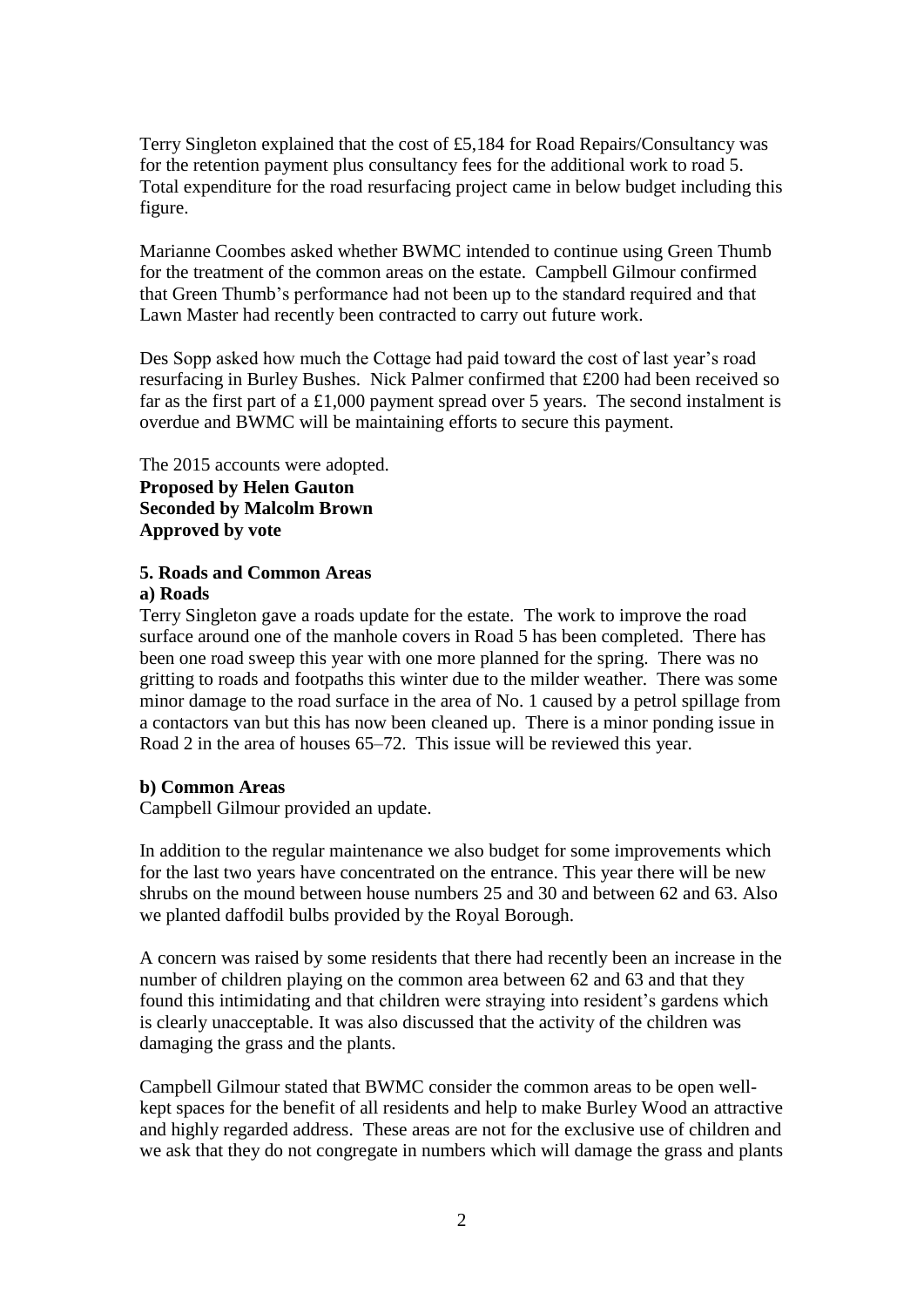nor to become a nuisance to residents. There is also a concern for the safety of the children as these areas are open to the road.

## **6. 2016 Budget / Maintenance Fee Proposal**

The existing proposal was that the Maintenance Charge be held at £130 (£120 for fast payment) for 2015 and 2016 following the 2014 road resurfacing. There were no objections to this rate being charged for 2016. There is no major expenditure planned for this year.

David Dowdeswell reminded residents that BWMC will need to start putting money aside for roads from 2017 and therefore the Maintenance Charge will have to increase in future years.

## **7. Freehold Share Price**

The existing agreed formula for the BWMC share price is that this will be increased by 5% per year going forward. 2015 share price was £1,050. The 5% increase gives a price of £1,100 for 2016 and there were no objections to this level.

## **8. Election of Directors**

In accordance with the Company Articles, Campbell Gilmour and Christine Lester both resigned and offered themselves for re-election. This was approved. The Directors for 2016 therefore remain unchanged as follows:

| David Dowdeswell        | Chairman                  |
|-------------------------|---------------------------|
| Nigel Smith             | Secretary                 |
| Nick Palmer             | Finance                   |
| <b>Christine Lester</b> | <b>Special Projects</b>   |
| <b>Terry Singleton</b>  | Roads                     |
| Campbell Gilmour        | Gardening and Maintenance |

# **9. The Cottage – Update**

David Dowdeswell summarised the actions taken so far by BWMC with regard to the planning application (No 16/00166) to build three additional properties on the site of The Cottage, which is accessed by the recently resurfaced roadway owned by BWMC. The application appears to encroach on BWMC land in the case of proposed dwelling No 3, and also requires the provision of services under the section of the road owned by BWMC.

In February BWMC instructed Bird Charles Chartered Surveyors of Ascot to carry out a review of title deeds to establish boundaries of the Burley Bushes road. The Bird Charles report has been received and this has provided some clarity on the position regarding the boundaries. Bird Charles were also asked to review the planning application and their view was that objections should be submitted. They also pointed out that the more objections submitted the more likely it would be that the application would be reviewed by committee rather than delegated powers.

BWMC subsequently asked Cameron Jones Planning Consultants to construct draft objection letters from BWMC, and BWMC residents to the planning application.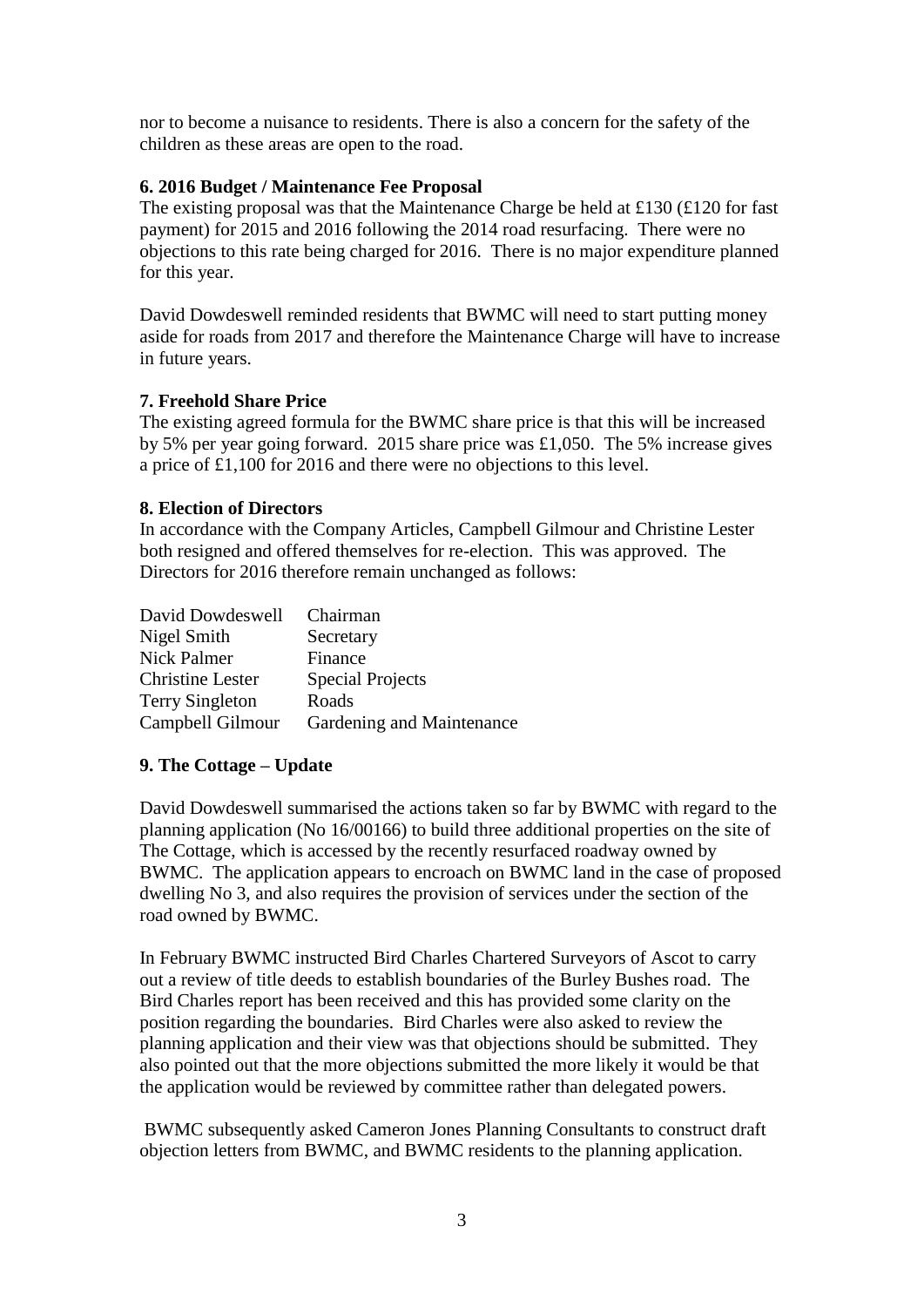These have been received and emailed to all residents asking them to submit letters of objection based on the Cameron Jones draft. A show of hands indicated that a number of residents had already sent letters of objection to the planning application with the latest date of submission being 23rd March*.*

Further to the Bird Charles report on boundaries, the BWMC Board made the decision to take legal advice on The Cottage planning application and the issues of access and services via our roadway. As a result, Morrisons Solicitors of Woking have been instructed.

David Dowdeswell confirmed that the cost of this advice would be £1,800 including VAT and that the BWMC Board had taken the decision to proceed given the need to get professional advice as soon as possible. There was agreement at the meeting that this was the right action to protect BWMC's interests. Bob Lester suggested it would be sensible to have a contingency fund to cover possible further legal costs and a limit of £6,000 including VAT was proposed and agreed.

## **Proposed by Bob Lester Seconded by Malcolm Brown Approved by vote**

### **10. Burleywmc.co.uk**

David Dowdeswell reminded residents that BWMC has its own website. This is useful to the Company Secretary who encourages solicitors and house purchasers to view company accounts and other documents on the site. A show of hands indicated that most residents look at the site.

### **11. Residential / AOB**

Christine Lester updated the meeting on a number of local developments. With regard to the Neighbourhood Plan, this is seen as working well in supporting Ascot residents' wishes for local development. The redevelopment of Ascot town centre, which is in the Neighbourhood Plan, is moving ahead. Landowners have agreed to sell their properties on the opposite side of the High Street to the racecourse. In Burley Road, a new nursing home will replace the existing closed one. In Ascot High Street, the Post Office is planned to move into Budgens.

Finally, Malcom Brown proposed a vote of thanks to the Directors on behalf of the residents.

#### **12. Date of Next AGM**

A date of Wednesday 22nd March 2017 was agreed. Venue: All Saints Church Hall.